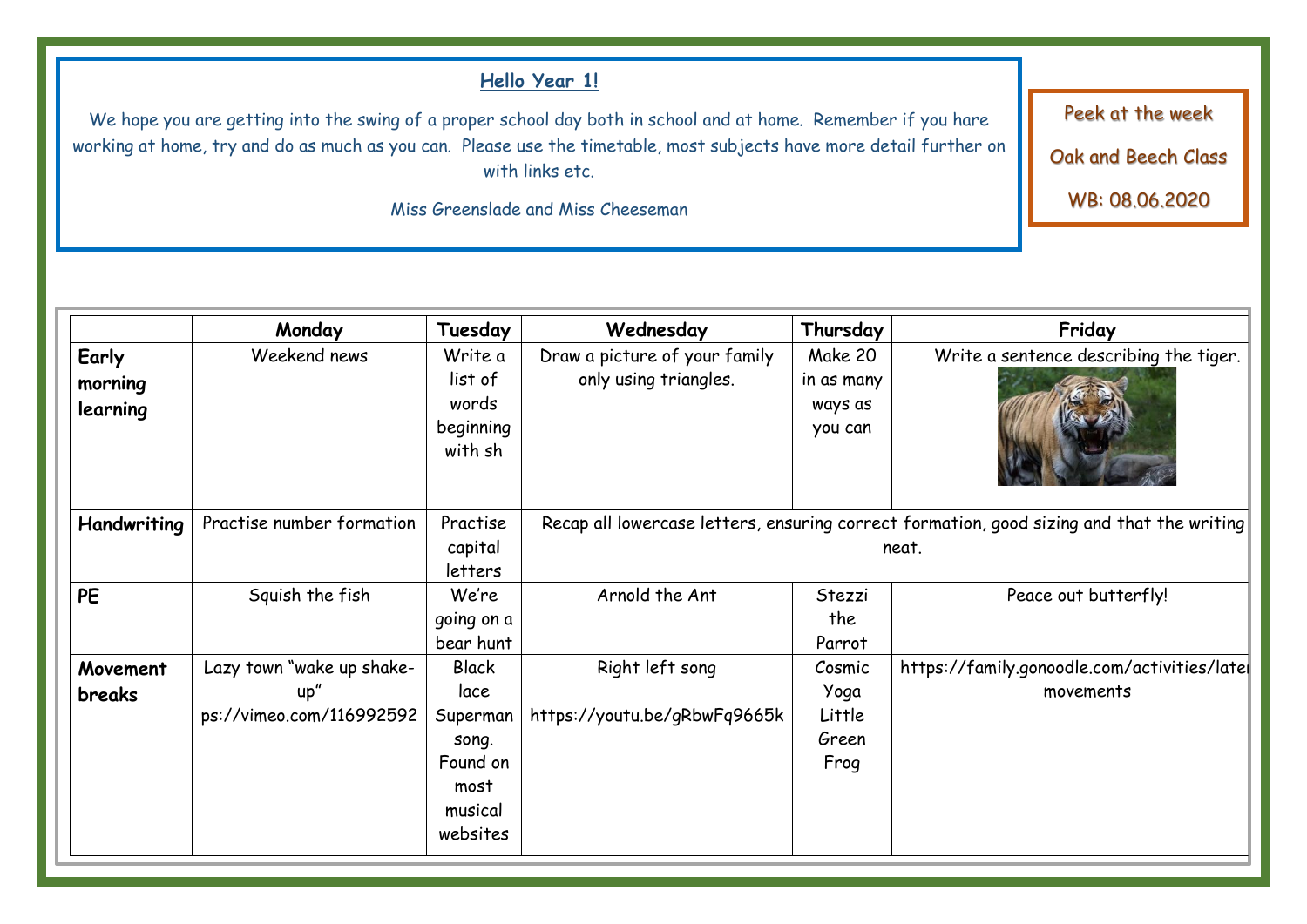## **Handwriting**

When we do handwriting practise in school, we use a handwriting book and pencil. There are 4 lines in their book, when writing lowercase we encourage them to start on the bottom middle line. Numbers and capital letters at the top line. If your child has good formation and a good size of handwriting, they will be encouraged to join up their writing.

|  | Ant about an adventure to   |  |  |
|--|-----------------------------|--|--|
|  | Australia next Autumn       |  |  |
|  | EAAAAAAAAAA                 |  |  |
|  | Samazing awesome astounding |  |  |
|  | abcdefghyklmnoparstuvu xyz  |  |  |

Number formation video:

[www.youtube.com/watch?v=VlfQhHQAUCY](http://www.youtube.com/watch?v=VlfQhHQAUCY)

Letter formation video

http://www.ictgames.com/mobilePage/skyWriter/index.html

# **PE**

This week we would like you to work on your Yoga skills. If you head over to [www.cosmickids.com](http://www.cosmickids.com/) you will find the relevant videos.

*Enjoy!*

## *Spellings*

|       | Ladybirds |
|-------|-----------|
| while | for       |
| chime | cord      |
| crime | fork      |
| slime | form      |
| shine | worn      |
| wire  | fort      |
| alive | deform    |
| drive | storm     |
| live  | born      |
| prize | morning   |
|       |           |

#### **\* Extra challenge**

Can you write the word *because and/or there* sentence too?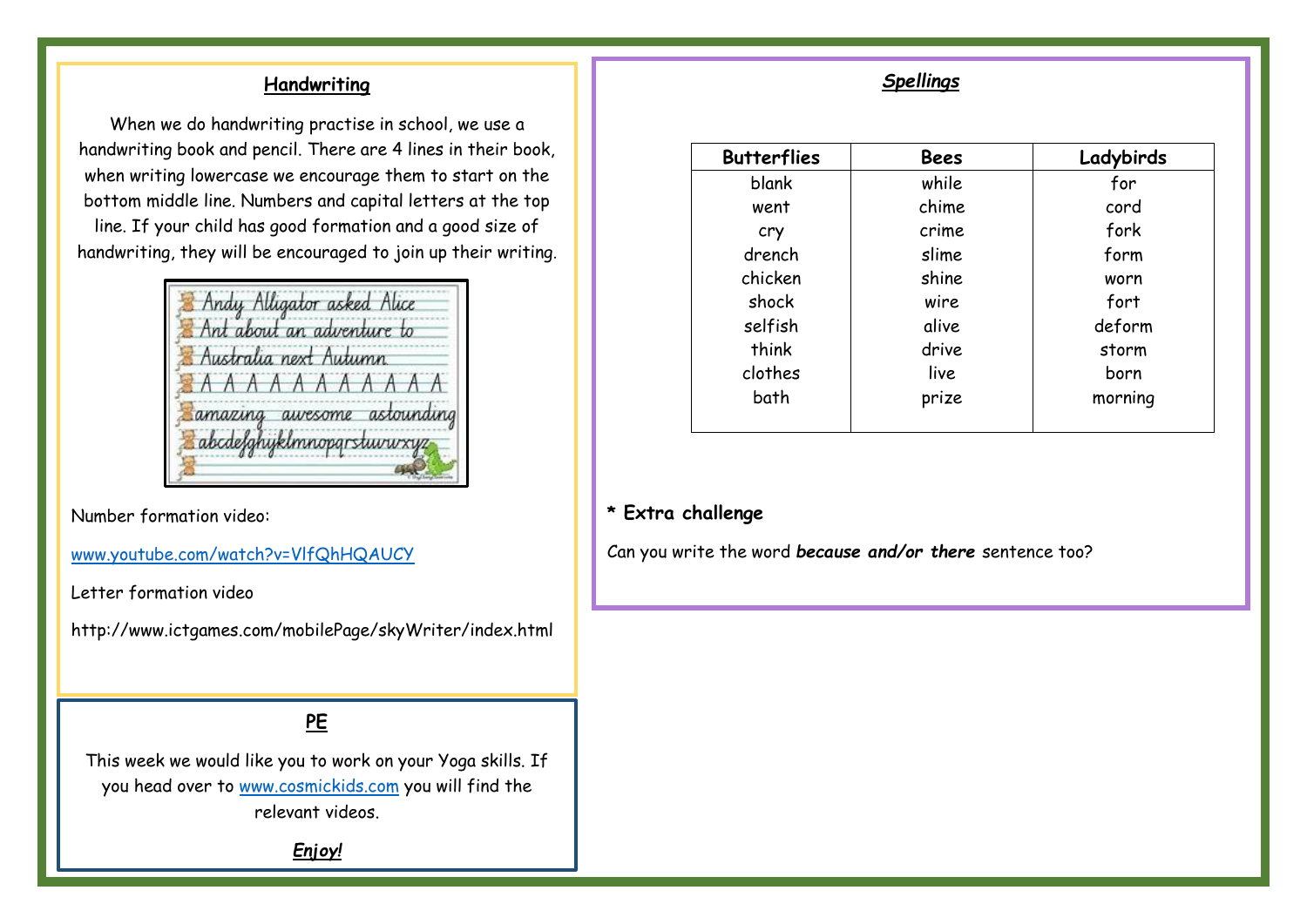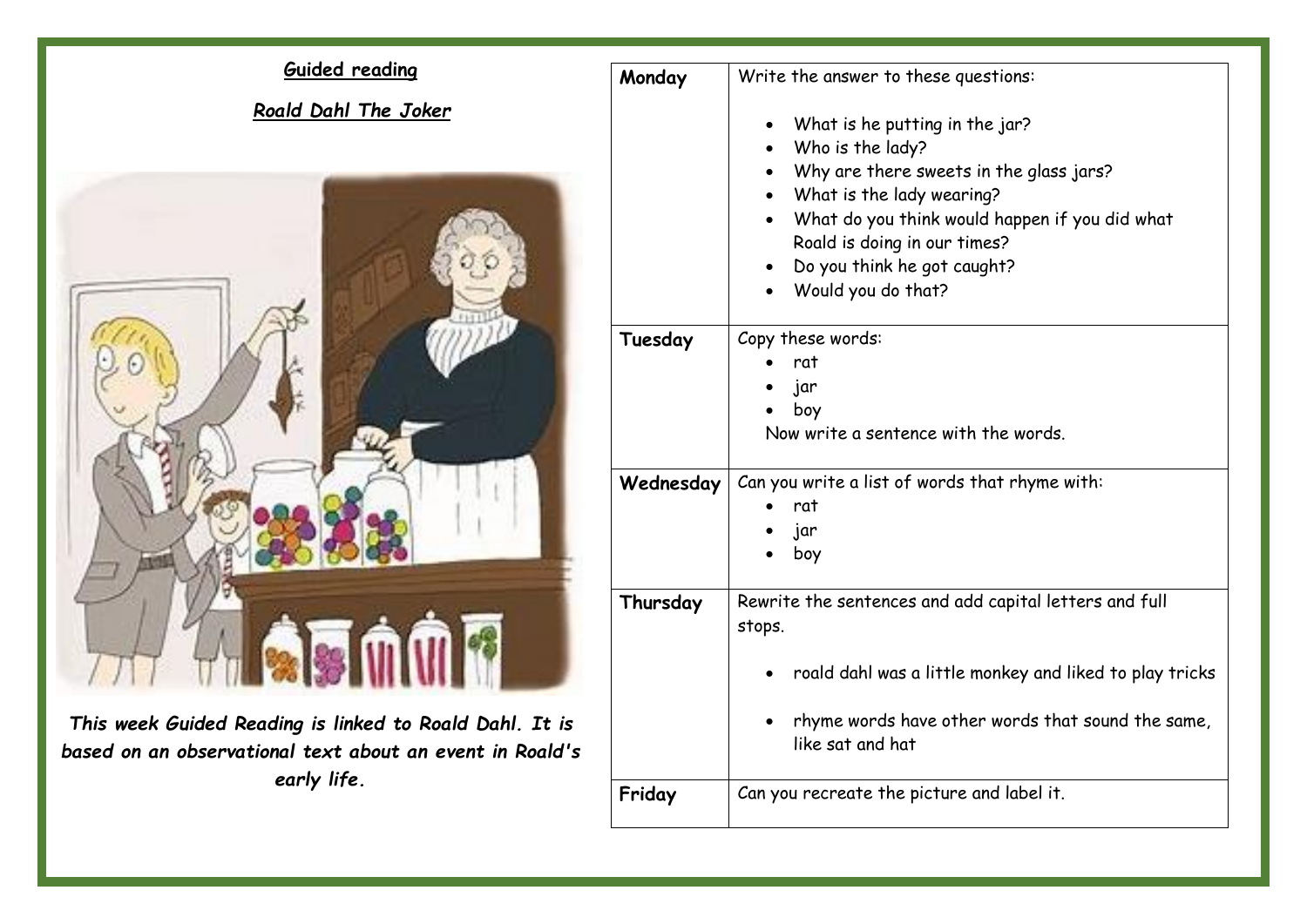# *English*

This week we are carrying on with the theme of Superheroes. Throughout the week we will work towards creating a comic strip. The children will create their own characters and develop a story line.

| Monday                                                                                                                                                                                                                                  | Tuesday                                                                                                                                                                                                                                                                                                          | Wednesday                                                                                                                                        | Thursday                                                                                                                                                                                                         | Friday |
|-----------------------------------------------------------------------------------------------------------------------------------------------------------------------------------------------------------------------------------------|------------------------------------------------------------------------------------------------------------------------------------------------------------------------------------------------------------------------------------------------------------------------------------------------------------------|--------------------------------------------------------------------------------------------------------------------------------------------------|------------------------------------------------------------------------------------------------------------------------------------------------------------------------------------------------------------------|--------|
| Have a look through your<br>work from last week.<br>Discuss what other than<br>books we read - comics.<br>Have a look at some comic<br>strips online or maybe you<br>have one at home. What<br>are the differences to<br>reading books? | Check out<br>www.moosekidscomics.com<br>Come up with a list of all<br>the villains you can name.<br>Discuss why are they<br>bad?                                                                                                                                                                                 | With your parent, act out a<br>dialogue between<br>yourselves with one person<br>being the superhero and<br>one person being the villain.        | Thinking about your dialogue yesterday today you are going to<br>try and put it into a story.<br>Come up with a beginning, middle and end to your story using<br>your characters.                                |        |
| <b>Activity</b>                                                                                                                                                                                                                         | <b>Activity</b>                                                                                                                                                                                                                                                                                                  | <b>Activity</b>                                                                                                                                  | Activity                                                                                                                                                                                                         |        |
| You are going to create<br>your own comic strip.<br>First you need to come up<br>with a Super hero                                                                                                                                      | Create your villain                                                                                                                                                                                                                                                                                              | Draw your characters and<br>write a dialogue between<br>them using speech bubbles<br>like in a comic strip.                                      | Create your comic strip by drawing the pictures first. You can<br>then add speech bubbles or retell your story using traditional<br>style writing. Please ensure you use CL, FS, FS and relevant<br>punctuation. |        |
| Draw your superhero<br>Name your superhero<br>(remember names have CL)<br>Label your picture.<br>Write in a sentence what<br>your superhero is good at                                                                                  | Draw your villain.<br>Name your villain (remember<br>names have CL)<br>Label your picture.<br>Write in a sentence why<br>your villain is bad.<br>We would like the children to try and use a word which<br>has ing at the end. Emphasise what the root word is<br>such as fight and then add the ing at the end. | Think about expression and<br>punctuation by using an<br>exclamation mark. Try, and<br>bring it alive by using anger,<br>surprise or excitement! |                                                                                                                                                                                                                  |        |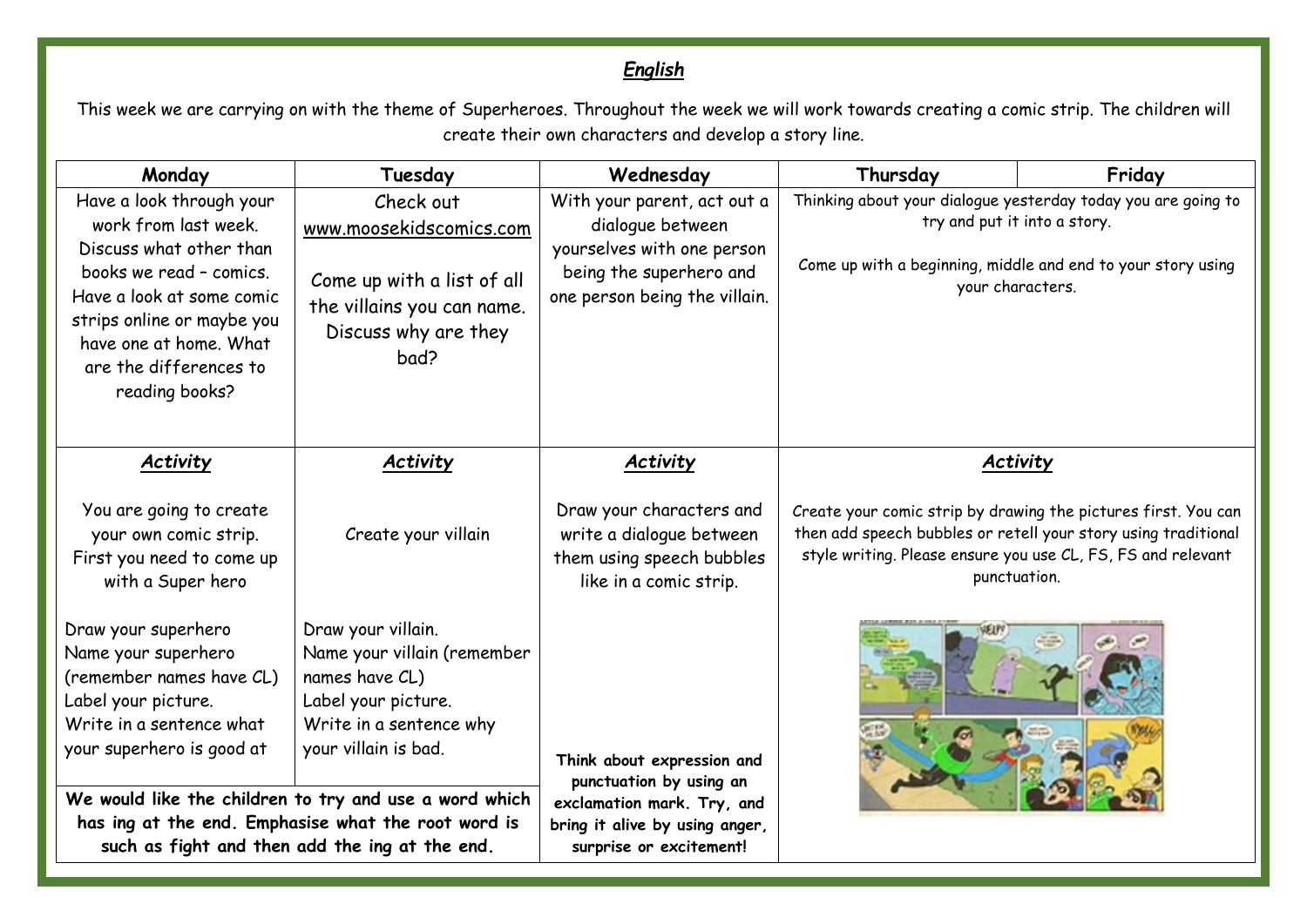#### *Maths*

We are going to move across to the Home learning that White Rose Maths is providing. We follow WRM in school so children are very familiar with the features and level of questioning. There are good links on their website to other learning opportunities, such as BBC Bitesize.

Please go to [www.whiterosemaths.com/homelearning/year-1](http://www.whiterosemaths.com/homelearning/year-1)

Then go to Summer Term - Week 7 (w/c 8th June)

| Monday            | uesdav                  | Wednesday                                              | l hursdav              | -<br>Friday                        |
|-------------------|-------------------------|--------------------------------------------------------|------------------------|------------------------------------|
| --<br>Count in 2s | nc.<br>ın<br>∽oun<br>تب | 10 <sub>s</sub><br>$\overline{\mathsf{I}}$<br>$U$ ount | aroups<br>equal<br>Ado | Challenge<br>-<br>Maths<br>hriday, |

If you would like further videos and games to support your child please visit [https://kids.classroomsecrets.co.uk](https://kids.classroomsecrets.co.uk/)

Again, you have to sign up, but it is free. It also runs alongside White Rose Maths so is ideal.

We have now signed up to premium resources for WRM and will send out Maths worksheets to go alongside.